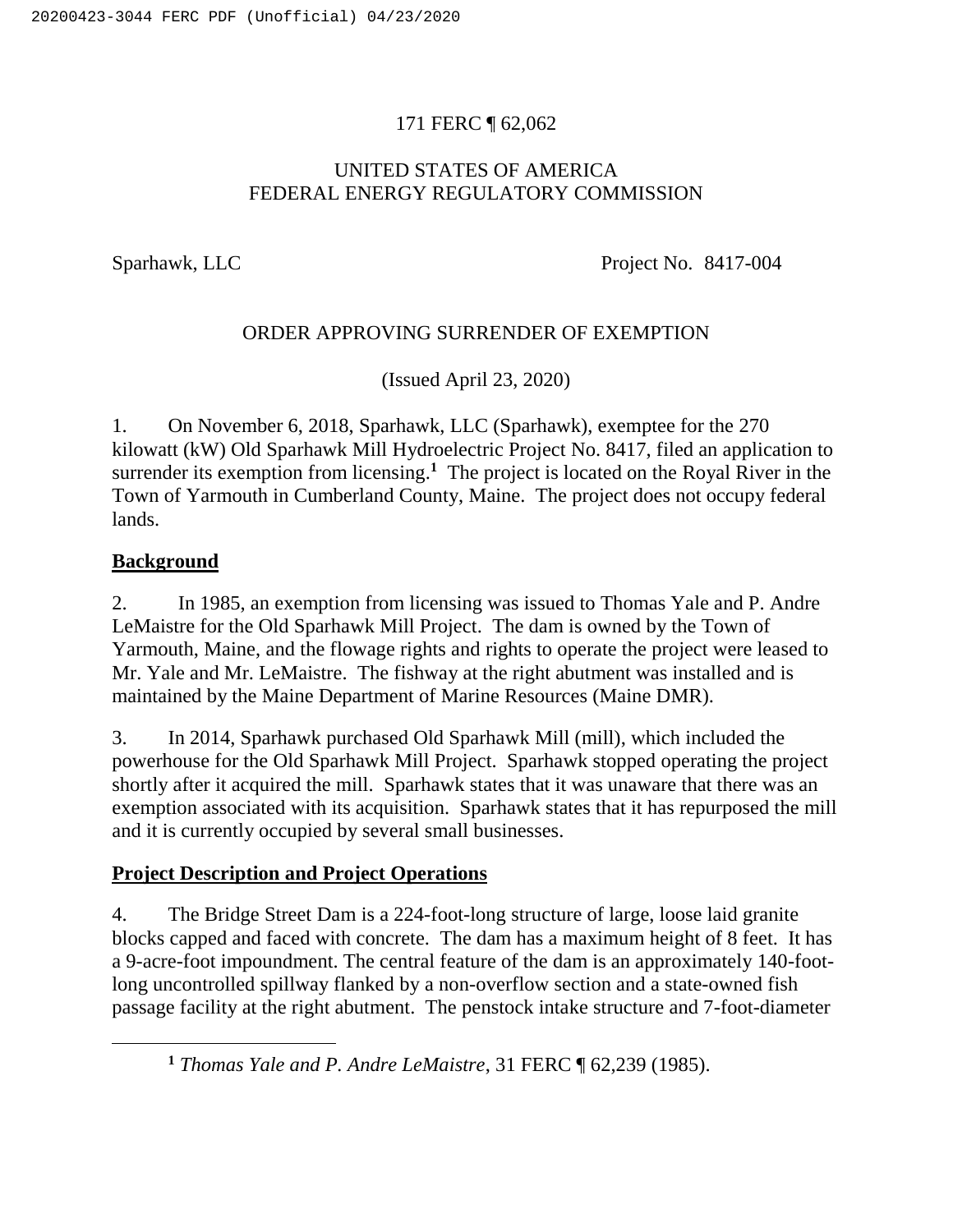Project No. 8417-004  $-2$  -

above-ground steel penstock are along the left bank. There are 6-foot-high by 3-foot-wide trash sluices located at the left and right ends of the spillway that are opened as needed for a continuous year-round minimum flow release and can be closed by stop logs. There are trashracks to the forebay of the penstock intake as well as to the penstock intake structure. Since the project ceased operation more than four years ago, all flow passes over the uncontrolled spillway.

5. The powerhouse is located on the lowest level of the Old Sparhawk Mill building about 215 feet downstream of the dam. The 215-foot-long, 7-foot-diameter penstock trifurcates once it enters the powerhouse. The three turbine/generator units in the powerhouse with a total installed capacity of 270 kW were removed in 2018 and the project has been disconnected completely from the power grid. There is an 18-foot-wide, 80-foot-long tailrace channel and a buried transmission line also associated with the exemption.

### **Proposed Action**

6. Sparhawk proposes to surrender the exemption from licensing, stating it does not have rights from the dam owner to operate the project, **2** there are no operable turbines on site, and flow through the penstock has been reduced to leakage. Sparhawk further states that it will close the wooden head gate for the penstock and install caps on the downstream ends of the penstock trifurcation.

### **No-Action Alternative**

7. Under a no-action alternative, the Old Sparhawk Mill Project would continue to hold an exemption from licensing. However, since the generating equipment has been removed and the project can no longer operate, this alternative is not a viable action.

### **Pre-filing Consultation**

 $\overline{a}$ 

8. Sparhawk sent a draft surrender application to appropriate state and federal agencies and tribes for review and comment on July 10, 2018. In letters dated July 18, 2018 and August 13, 2018, respectively, the Maine DMR and the Maine Department of Inland Fisheries and Wildlife (Maine DIFW) stated they had no objections to the proposed surrender. Neither agency recommended any conditions.

<sup>&</sup>lt;sup>2</sup> In 2012, the Town of Yarmouth executed, with the prior exemptee, an annual lease agreement regarding flowage and other rights necessary to operate the project. Sparhawk states that there is no current lease agreement between the Town and Sparhawk, LLC.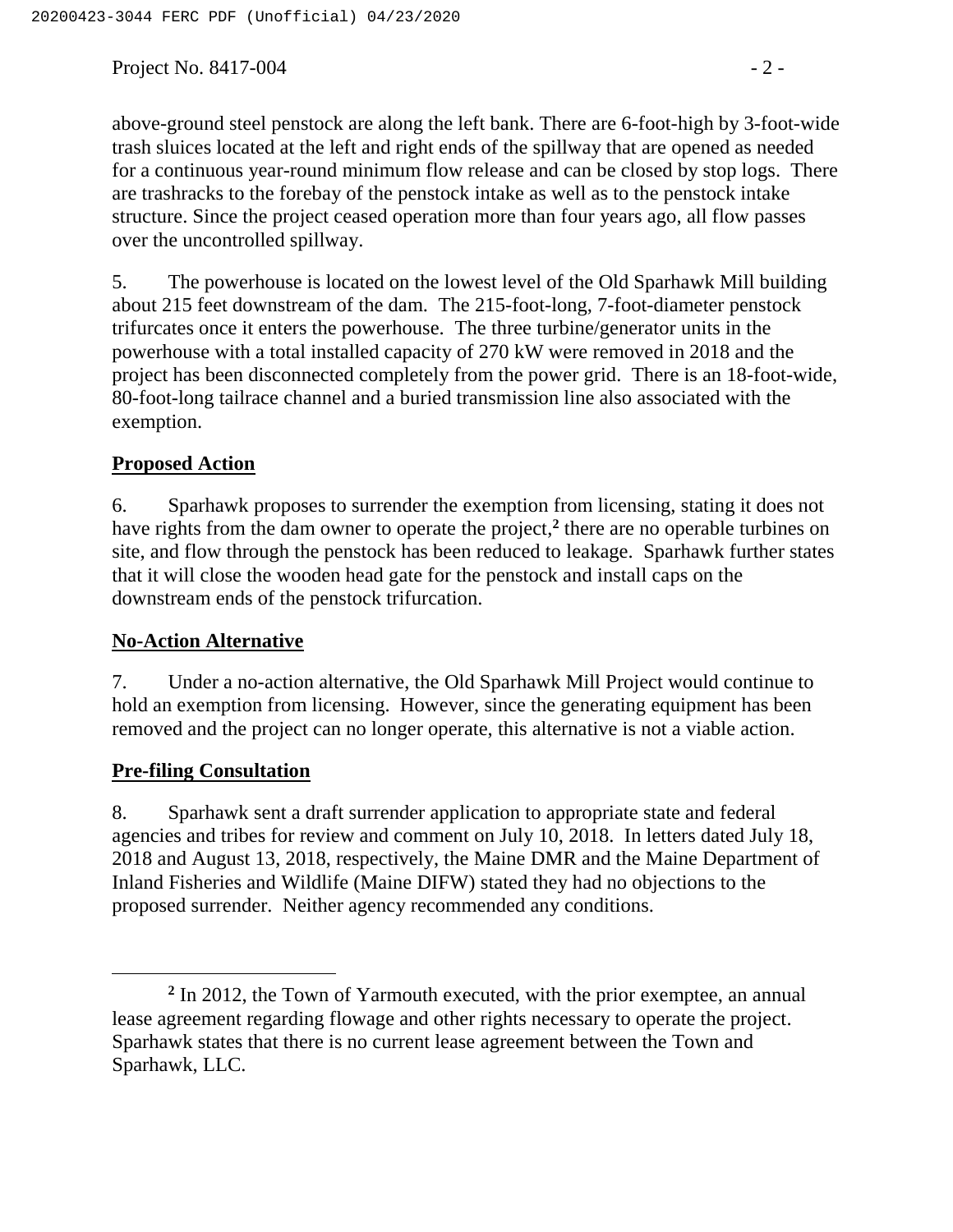Project No.  $8417-004$  - 3 -

9. In an email dated July 13, 2018, the National Oceanic and Atmospheric Administration (NOAA) stated that Old Sparhawk Mill is the first dam on the Royal River in Yarmouth, Maine and that federally listed Atlantic sturgeon and shortnose sturgeon could occur in the vicinity of the project. NOAA stated that the Commission may need to consult with them if this action could destroy or adversely modify critical habitat.

10. In a letter dated July 17, 2018, the Maine Historic Preservation Commission, State Historic Preservation Officer (SHPO) noted that the Royal River Manufacturing Company Complex, including the dam and the mill, were eligible for listing in the National Register of Historic Places, but that there would be no historic properties (architectural or archeological) affected by the proposed undertaking. In an email to the licensee dated July 26, 2018, the Penobscot Nation Office of Cultural and Historic Preservation stated it did not have any concerns with the proposed action.

11. On September 10, 2018, the Sebago Chapter of Trout Unlimited, Maine Rivers, and Conservation Law Foundation (Trout Unlimited) provided the exemptee with comments on its draft application, which it refiled in its response to the public notice discussed below. Sparhawk responded to these comments in its final application filed with the Commission, also discussed below.

# **Public Notice**

12. On November 27, 2018, the Commission issued a public notice soliciting comments, motions to intervene, and protests on the surrender application, setting, as extended, March 26, 2019 as the deadline. The U.S. Department of the Interior and Maine DIFW filed timely notices of intervention on December 17, 2018 and December 18, 2018, respectfully. On December 20, 2018, Trout Unlimited filed a motion to intervene and comments.

13. In a letter filed December 20, 2018, the Town of Yarmouth states that so long as no obligations, responsibilities, or liabilities of the exemption holder are transferred or otherwise devolved to the Town of Yarmouth by virtue of the Town's ownership interest in the dam, the Town was in support of the surrender. In its December 20, 2018 filing, Trout Unlimited requests that the surrender order require that Sparhawk: (1) renounce all rights to the Town of Yarmouth to operate the dam for hydropower use, including flowage rights; (2) remove the steel penstock; (3) remove any remaining equipment that could leak hazardous or toxic chemicals into the waterway; (4) remove the tailrace fish barrier; and (5) repair the intake trash rack. In addition, Trout Unlimited expressed concern that Sparhawk had not complied with the state's section 401 Water Quality Certificate, issued on November 28, 1984, which required the exemptee to maintain and operate the existing fishway, as well as provide minimum flows.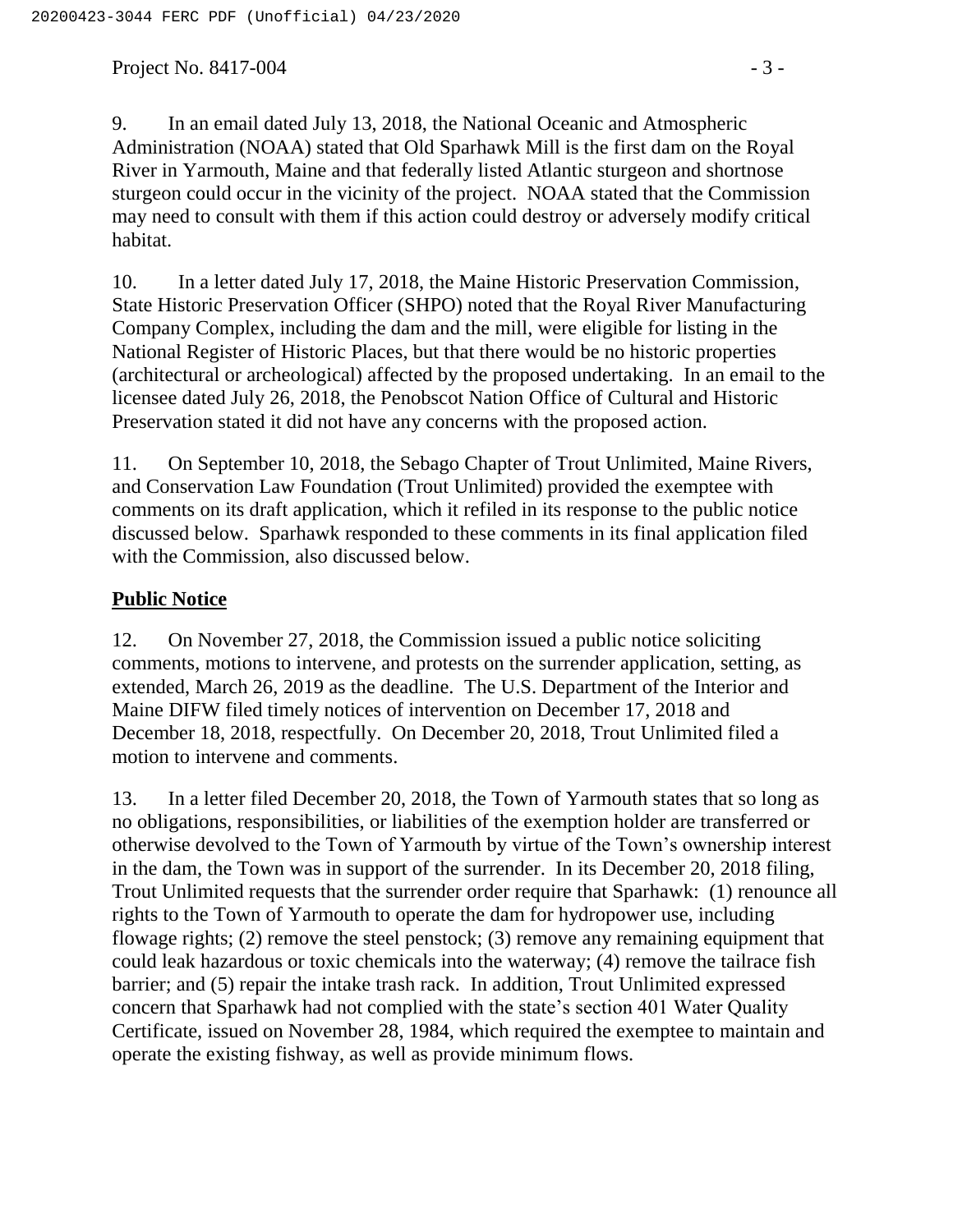Project No.  $8417-004$  - 4 -

14. In its surrender application, Sparhawk states it does not believe it has any rights from the Town of Yarmouth relating to the project but has no objection to surrendering any rights the Commission may believe exist. Sparhawk states that the penstock does not create any environmental or public safety impacts, and that removing the penstock would create more adverse environmental impacts than leaving it in place. It states that all equipment and potential hazardous materials have already been removed from the site. Last, Sparhawk states that the tailrace fish barrier and intake trash rack are part of the dam that they do not own and do not have any rights relating to the dam, and fish passage is not impacted by the mill.

# **Environmental Review**

15. The project is located on the Royal River in the Town of Yarmouth, Maine. The Royal River supports a number of warm water and cold water fish species including brook trout, brown trout, smallmouth bass, eel, alewives, and American shad. Federally listed Atlantic sturgeon and shortnose sturgeon could occur in the vicinity of the project.

16. In its comments on the draft application for surrender, NOAA stated that the Commission may need to consult with them if this action could destroy or adversely modify critical habitat. Because the surrender would not result in any changes to the existing environment, ground disturbing activities, or changes to current flows, the proposed action would have no effect on the federally listed Atlantic sturgeon or the shortnose sturgeon. Therefore, no consultation is required.

17. The project area receives substantial canoeing, fishing, and other passive recreational use. There is a municipal day-use park along the western shore of the impoundment that is not a project facility.

18. The dam and the mill are eligible for listing on the National Register of Historic Places. Surrender of the project will remove these features from federal jurisdiction under the National Historic Preservation Act; however, by its July 17, 2018 letter Maine SHPO determined that there would be no historic properties affected by the proposed surrender.

19. There are no ground disturbing activities resulting from the proposed action or changes in flows. Any equipment that could leak into project waters has already been removed.

# **Dam Safety**

20. The downstream hazard potential classification is low based on the dam's short height and small impoundment. The dam has a maximum height of 8 feet but most of the dam is shorter. There are two major hydraulic constrictions upstream of the dam (an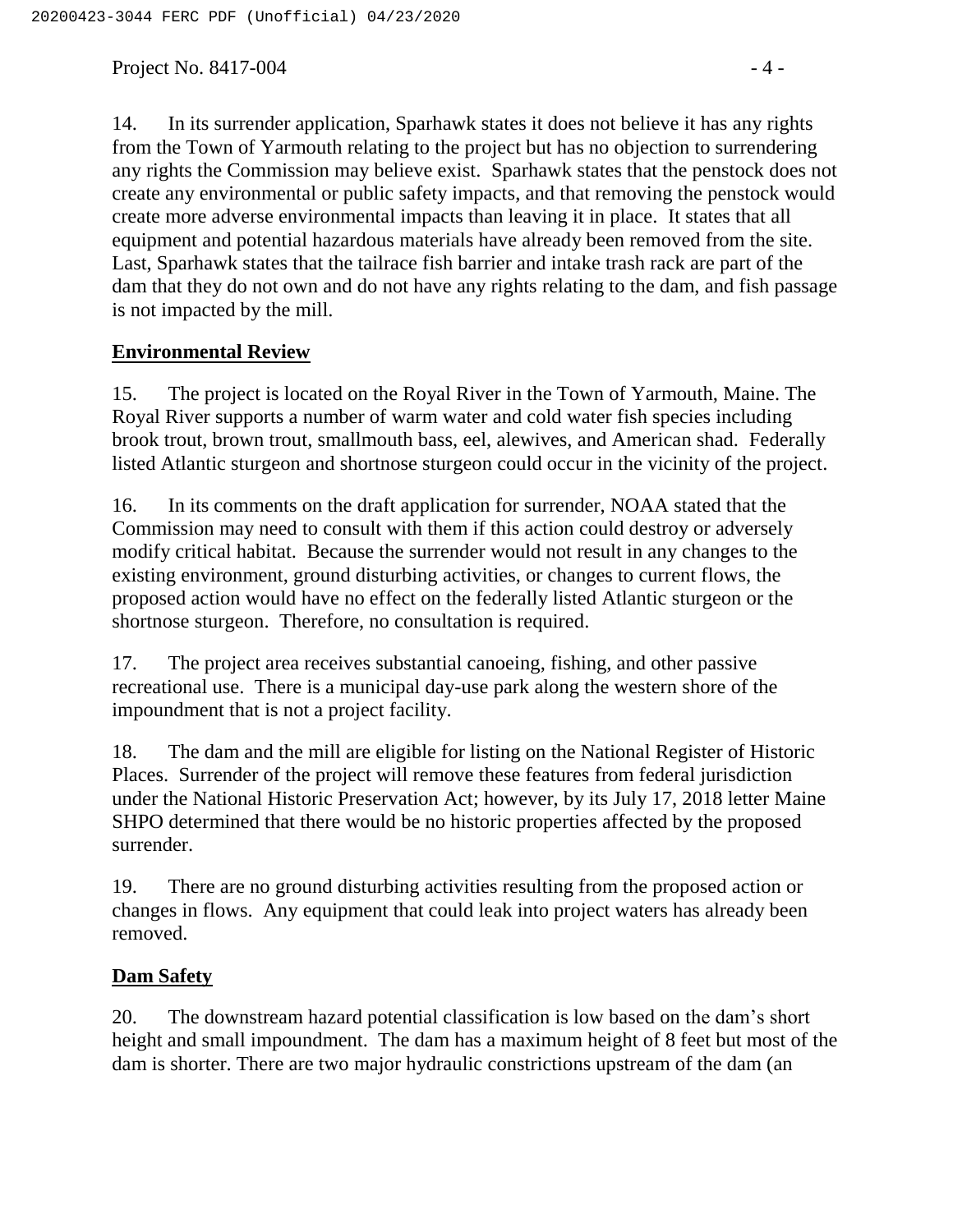Project No. 8417-004  $-5$  -

active railroad bridge and the Route 1 State Highway bridge) which would limit outflows if a breach occurred during a large flood. A review of aerial photos revealed that the only potentially impacted structures are the former operator's residence and the mill building that housed the power plant, which are just downstream near the left bank. The former power plant may get flooded, but the occupied floors above it are expected to be at a high enough elevation to avoid flooding. The sill of the operator's residence appears to be about the same elevation as the dam's crest. Once the exemption is surrendered, the Maine Emergency Management Agency would assume the responsibility for the safety of the Old Sparhawk Dam.

#### **Discussion**

21. In regard to Trout Unlimted's concern that Sparhawk had not complied with the state's section 401 Water Quality Certificate, the Town of Yarmouth has an agreement with the Maine DMR granting it the exclusive right to build, operate, and maintain the fish ladder at the dam. Additionally, all flow is being passed over the dam.

22. The Commission does not require its exemptees to renounce all rights to a surrendered project. Sparhawk's application to surrender its exemption is a proposal to no longer operate the project for hydropower use. Once the surrender is granted and effective, Sparhawk will no longer have authorization from the Commission and will no longer be able to operate a hydroelectric project at the site.

23. The Commission's Division of Dam Safety and Inspections, New York Regional Office (D2SI-NYRO), inspected the project on July 20, 2018, while the penstock was free draining due to removal of the turbine/generator units. D2SI-NYRO determined that the only defects noted in the penstock were minor areas of leakage. Sparhawk stated during the 2018 inspection that it would close the head gate to the penstock so that a significant amount of water does not enter. Sparhawk would also install caps on the downstream ends of the penstock trifurcation with a pressure relief valve and add a small pressure relief gate to one of the caps to allow drainage of any accumulated water in the penstock. Because any failure of the penstock would result in releases directly to the river and would be contained within the river channel, there likely would not be significant impact to the masonry wall that reinforces the left abutment in the event of a failure. The D2SI-NYRO finds that it would be acceptable to abandon the penstock in place as it does not pose a dam safety or public safety risk. Removing the 215- foot-long by 7-footdiameter penstock would result in more environmental disturbance than leaving it in place as proposed. So we are not recommending that the penstock be removed.

24. Regarding Trout Unlimited's request that any remaining equipment that could leak hazardous or toxic chemicals into the waterway be removed, D2SI-NYRO noted that there were no noticeable hazardous materials or containers visible during the 2018 inspection and the application for surrender states that there are no toxic chemicals or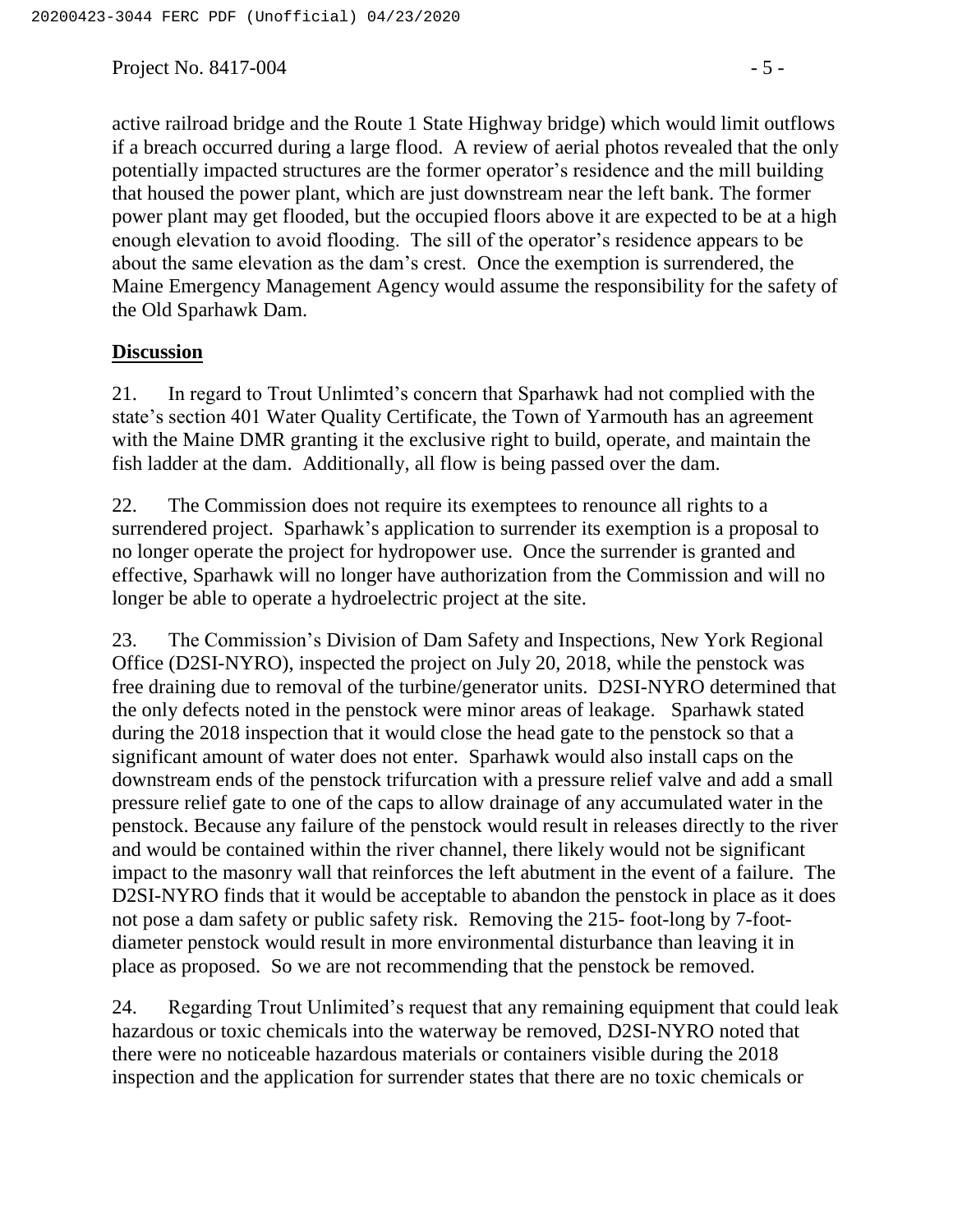Project No.  $8417-004$  - 6 -

25. According to the exhibit drawings included in the original exemption application filed December 3, 1984, the tailrace fish barrier originally consisted of a stacked masonry wall with steel racks to prevent fish from entering the area immediately downstream of the penstocks. The steel racks were not in place during the 2018 inspection**<sup>3</sup>** and the tailrace fish barrier currently only consists of stacked masonry walls. Abandoning the remaining tailrace fish barrier in place would not pose a dam safety or public safety risk nor cause environmental disturbance. Further, as noted above, Maine DMR has the exclusive right to build, operate and maintain a fish ladder at the dam. The Maine DMR did not object to the proposed surrender of exemption and did not request any conditions be included as part of the surrender.

26. The D2SI-NYRO noted that the primary trashracks that are in disrepair are located approximately 10 to 15 feet away from the penstock intake structure. There are secondary trashracks at the entrance to the penstock that are in satisfactory condition. The primary trashracks have lost a panel and a second panel is severely damaged. The D2SI-NYRO considers it acceptable to abandon the trashracks in place because they do not pose a dam safety or public safety risk.

# **Conclusion**

27. Sparhawk has removed the generating units and wishes to surrender its exemption from licensing. The project is not generating electricity and the proposed action would not result in any ground disturbing activities or changes to the existing environment. No state or federal agencies have recommended any conditions to the surrender order.

28. This order makes the surrender contingent upon Sparhawk providing documentation to the Commission's D2SI- New York Regional Engineer that it has closed the wooden penstock head gate. The surrender will not be effective until the D2SI - New York Regional Engineer has issued a letter finding that the conditions of this order have been satisfied. With these conditions, Sparhawk's surrender application should be approved.

### The Director orders:

(A) Sparhawk, LLC's application to surrender its exemption from licensing filed November 6, 2018, for the Old Sparhawk Mill Project No. 8417, as modified in paragraphs (B), (C), and (D) below, is approved.

**<sup>3</sup>** Nor were they in place in an earlier 2015 inspection.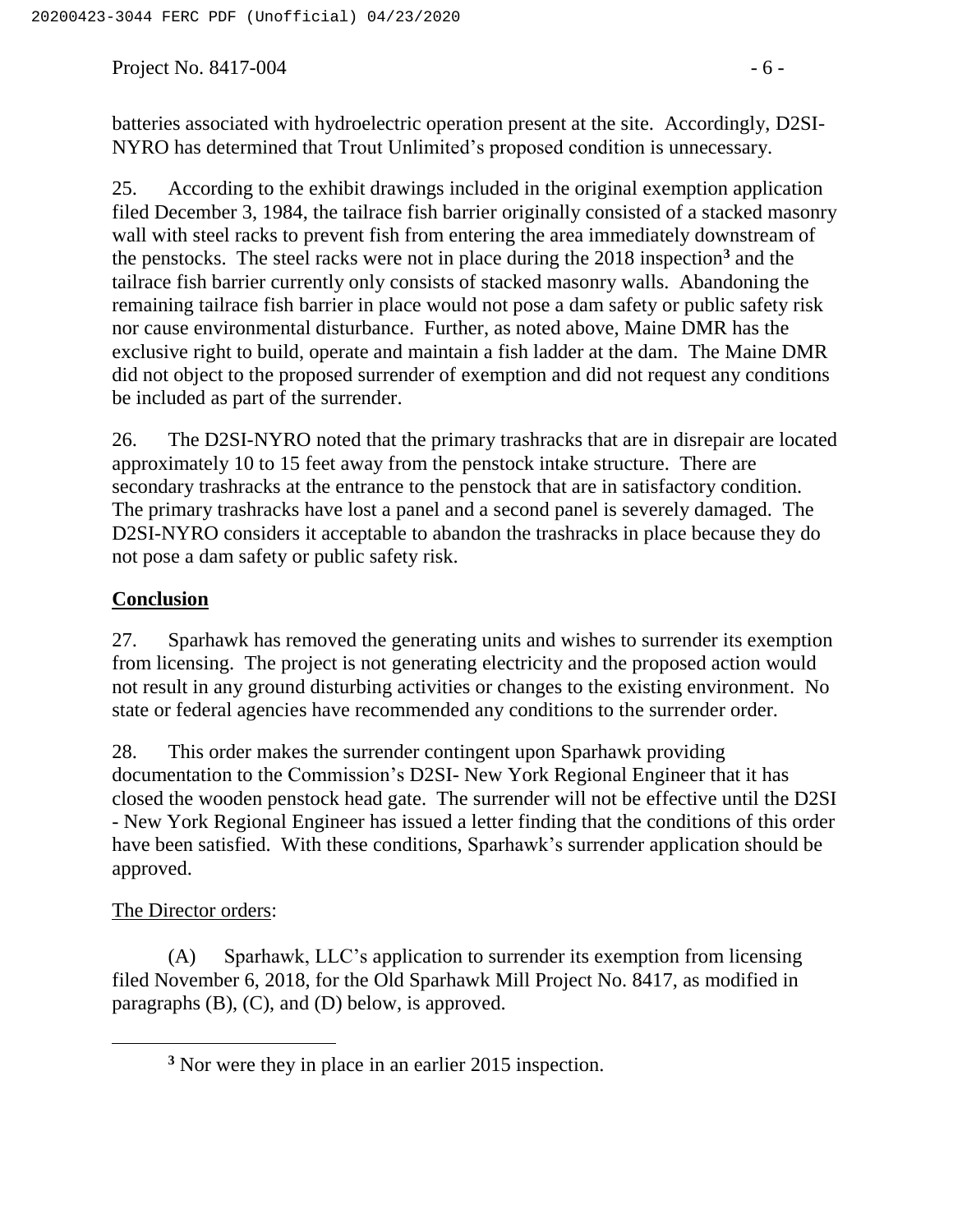Project No. 8417-004 - 7 -

(C) Within 30 days of completing the decommissioning activity described in ordering paragraph (B), Sparhawk, LLC must file with the Commission a final report, with photographs, that documents that the project facilities have been decommissioned in accordance with this order. Sparhawk, LLC must submit two copies of the report to the Commission's Division of Dam Safety and Inspections - New York Regional Engineer and one copy to the Secretary of the Commission, in Washington, DC.

(D) The surrender of the exemption for the Old Sparhawk Mill Project shall not be effective until the Commission's Division of Dam Safety and Inspections - New York Regional Engineer has issued a letter stating that the project facilities have been decommissioned in accordance with this surrender order.

(E) This order constitutes final agency action. Any party may file a request for rehearing of this order within 30 days from the date of its issuance, as provided in section 313(a) of the Federal Power Act, 16 U.S.C. § 825*l* (2018), and the Commission's regulations at 18 C.F.R. § 385.713 (2019). The filing of a request for rehearing does not operate as a stay of the effective date of this order, or of any other date specified in this order. The licensee's failure to file a request for rehearing shall constitute acceptance of this order.

> CarLisa Linton **Director** Division of Hydropower Administration and Compliance